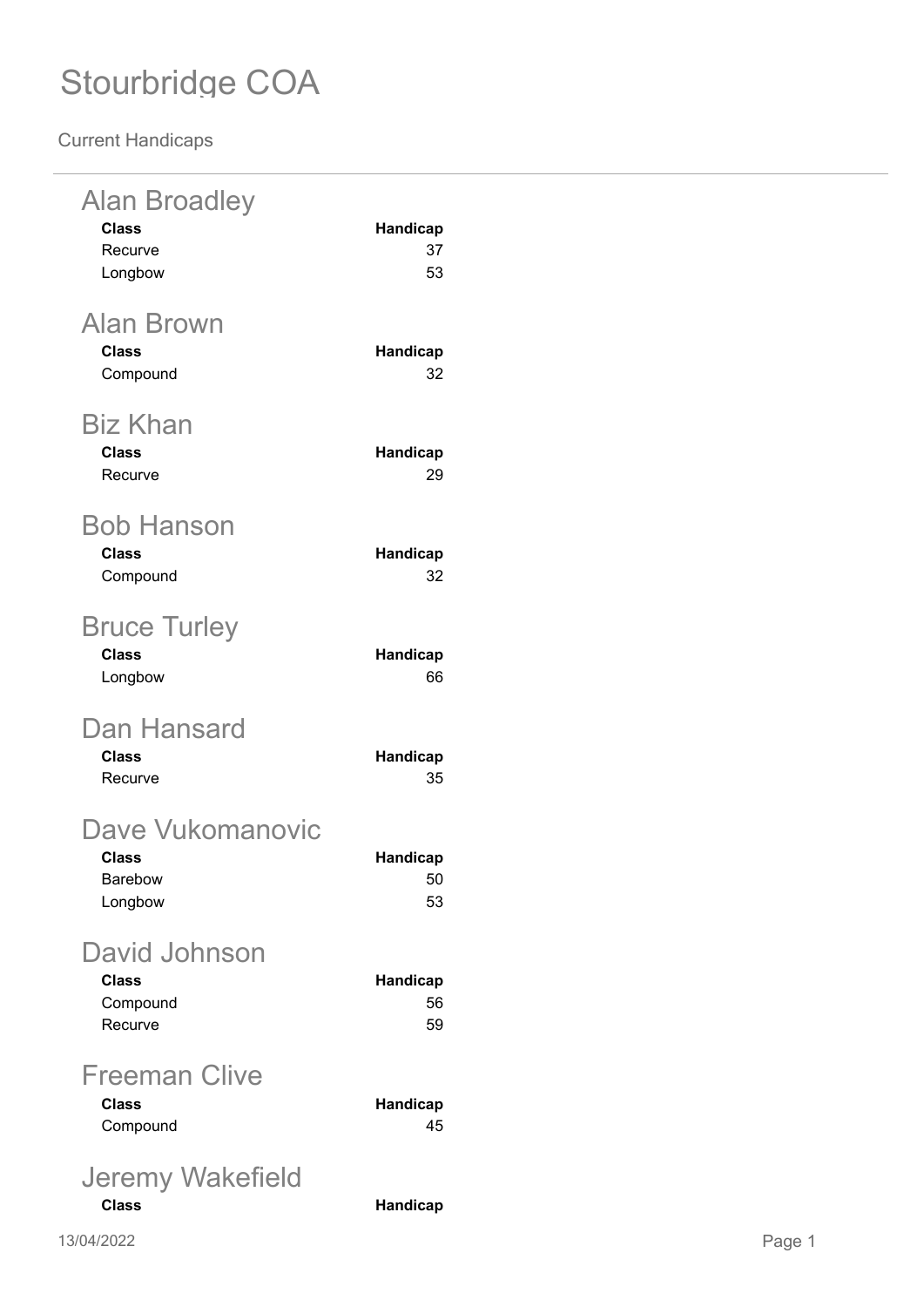#### **Current Handicaps**

| Recurve<br>48<br>Longbow<br>66<br><b>Jo Horner</b><br><b>Class</b><br>Handicap<br>38<br>Recurve<br><b>Keely Walton</b><br><b>Class</b><br>Handicap<br>Recurve<br>49<br><b>Les Blackwell</b><br><b>Class</b><br>Handicap<br>70<br>Recurve |
|------------------------------------------------------------------------------------------------------------------------------------------------------------------------------------------------------------------------------------------|
|                                                                                                                                                                                                                                          |
|                                                                                                                                                                                                                                          |
|                                                                                                                                                                                                                                          |
|                                                                                                                                                                                                                                          |
|                                                                                                                                                                                                                                          |
|                                                                                                                                                                                                                                          |
|                                                                                                                                                                                                                                          |
|                                                                                                                                                                                                                                          |
|                                                                                                                                                                                                                                          |
|                                                                                                                                                                                                                                          |
|                                                                                                                                                                                                                                          |
|                                                                                                                                                                                                                                          |
| <b>Margaret Hanson</b>                                                                                                                                                                                                                   |
| <b>Class</b><br>Handicap                                                                                                                                                                                                                 |
| 41<br>Compound                                                                                                                                                                                                                           |
|                                                                                                                                                                                                                                          |
| <b>Mark Wragg</b>                                                                                                                                                                                                                        |
| <b>Class</b><br>Handicap<br>23                                                                                                                                                                                                           |
| Compound                                                                                                                                                                                                                                 |
| <b>Michelle Hall</b>                                                                                                                                                                                                                     |
| <b>Class</b><br>Handicap                                                                                                                                                                                                                 |
| Compound<br>27                                                                                                                                                                                                                           |
|                                                                                                                                                                                                                                          |
| <b>Paul Roughsedge</b>                                                                                                                                                                                                                   |
| <b>Class</b><br>Handicap                                                                                                                                                                                                                 |
| 48<br>Recurve                                                                                                                                                                                                                            |
| <b>Paul Turner</b>                                                                                                                                                                                                                       |
| <b>Class</b><br>Handicap                                                                                                                                                                                                                 |
| Compound<br>39                                                                                                                                                                                                                           |
|                                                                                                                                                                                                                                          |
| <b>Peter Langmaid</b>                                                                                                                                                                                                                    |
| <b>Class</b><br>Handicap<br>Compound<br>14                                                                                                                                                                                               |
| 42<br>Recurve                                                                                                                                                                                                                            |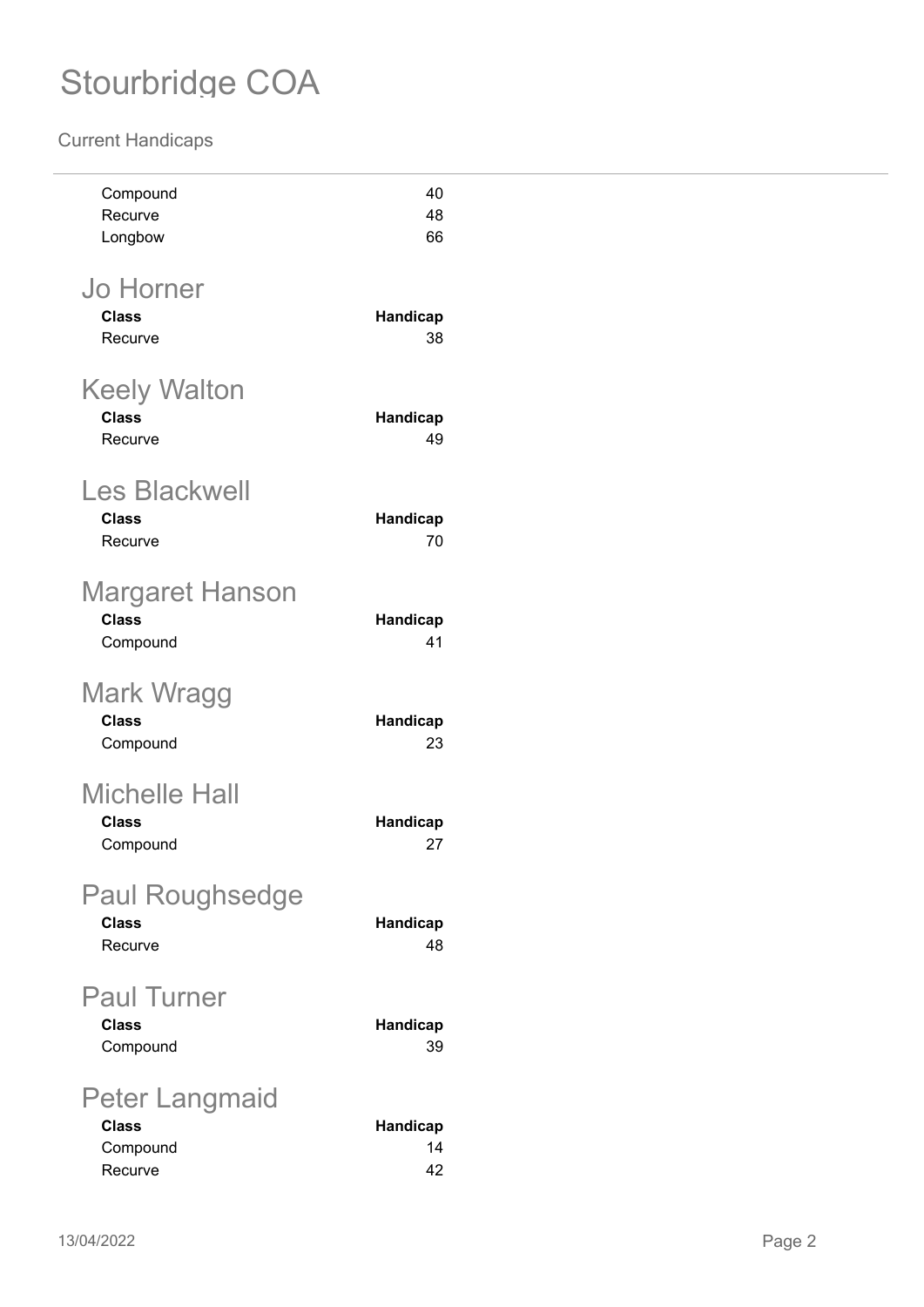**Current Handicaps**

| <b>Rachel Turner</b><br><b>Class</b><br>Compound<br>Recurve | <b>Handicap</b><br>42<br>48 |
|-------------------------------------------------------------|-----------------------------|
| <b>Reginald Paget</b><br><b>Class</b><br>Recurve            | <b>Handicap</b><br>30       |
| Roger Hanson<br><b>Class</b><br>Recurve                     | <b>Handicap</b><br>38       |
| <b>Roger Seabury</b><br><b>Class</b><br>Longbow             | <b>Handicap</b><br>56       |
| <b>Scott Fellows</b><br><b>Class</b><br>Recurve             | <b>Handicap</b><br>50       |
| <b>Steve Kelly</b><br><b>Class</b><br>Recurve               | <b>Handicap</b><br>52       |
| <b>Steve Knight</b><br><b>Class</b><br>Recurve<br>Longbow   | <b>Handicap</b><br>46<br>64 |
| <b>Steven Perrins</b><br><b>Class</b><br>Recurve<br>Longbow | <b>Handicap</b><br>51<br>69 |
| Sue Billingham<br><b>Class</b><br>Compound<br>Recurve       | <b>Handicap</b><br>61<br>68 |

Terry Foley